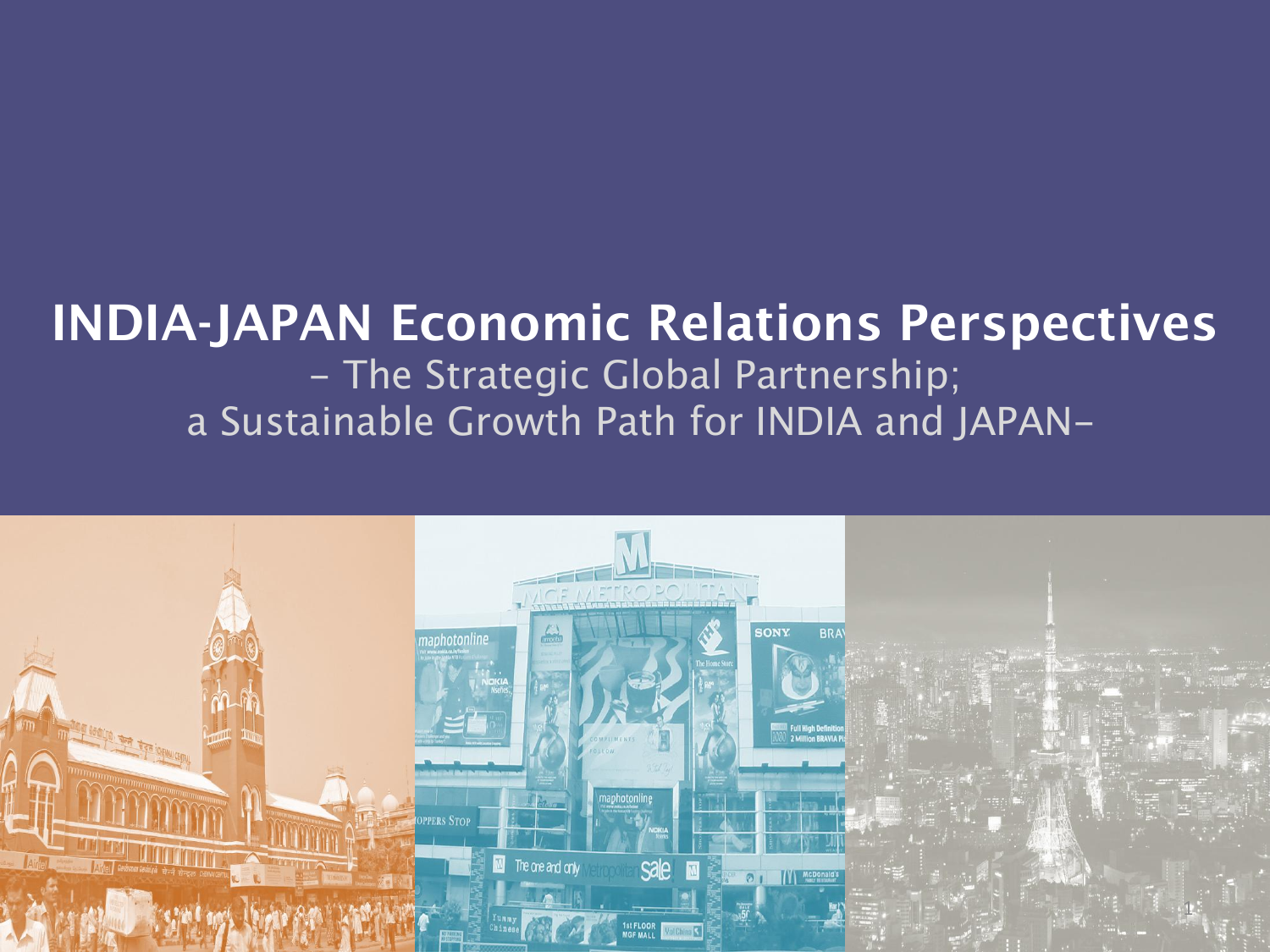# Despite global uncertainties, JAPAN has remained a **SOLID and STEADFAST economic partner of India**.

■ Japan's FDI into India has **QUADRUPLED.** ■ Japan was **the 3rd** 

2008 2009 2010

**largest source** of FDI in India in 2010.

#### $\Omega$ 500 1,000 1,500 2,000 2,500 **US Japan UK Germany France** (Millions of USD) 1 Mauritius 1 6,987 2 Singapore 1,705 3 Japan 1,562 4 Netherlands 1,212 5 US 1,170 6 Cyprus 1913 7 UK 755 8 **France** 734 9 UAE 341 10 Germany 200 **Foreign Direct Investment in INDIA FDI Source Ranking (2010)** (Millions of USD)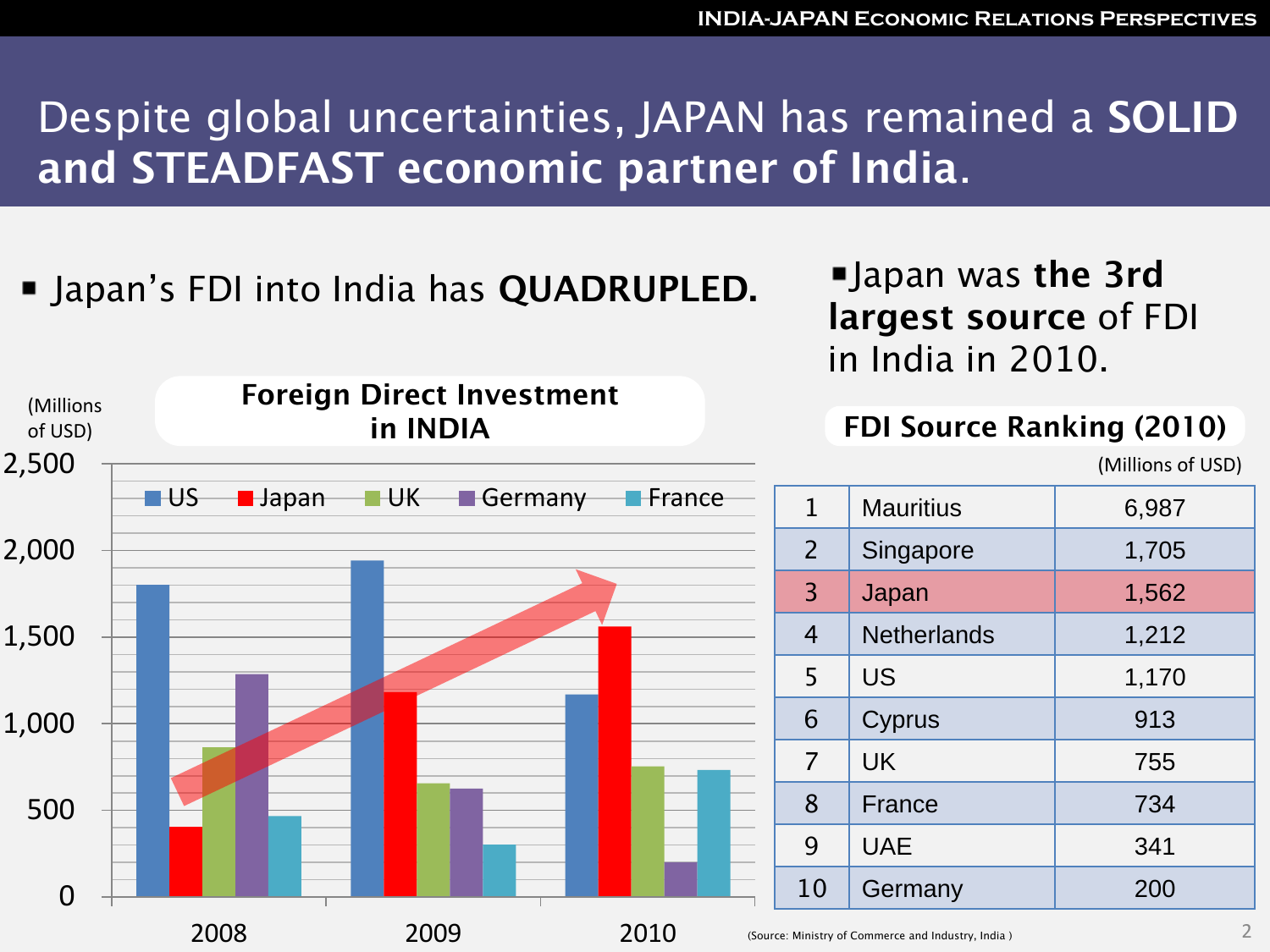### Japan ODA Loan: Country

#### Loan Contract (commitment) basis

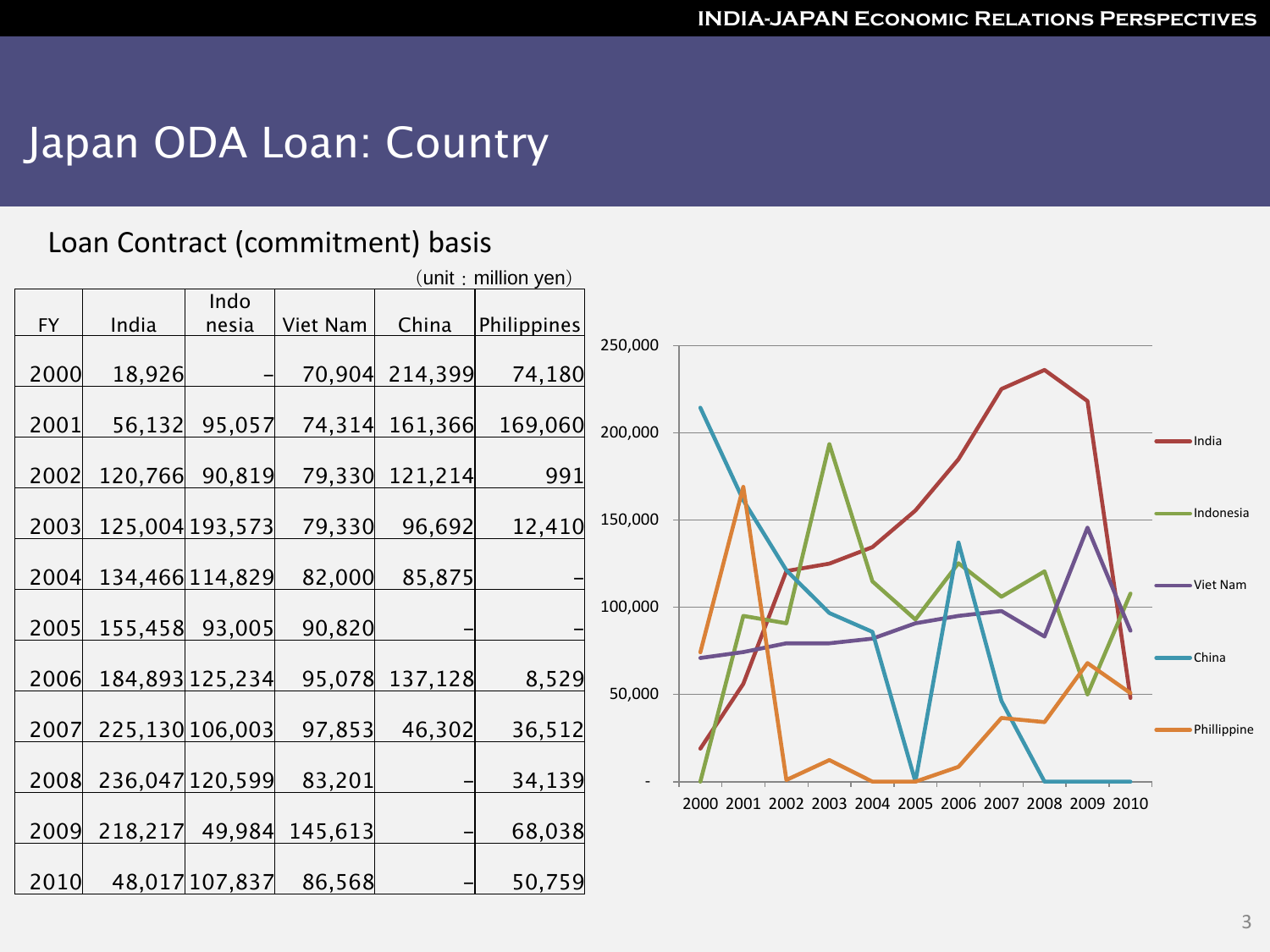### Economic Cooperation with India (ODA)

**Development Cooperation with India by the Major Donors (contract/commitment basis, Unit: million \$)**

|                    | 2004/05 | 2005/06 | 2006/07 | 2007/08 | 2008/09 | 2009/10  |
|--------------------|---------|---------|---------|---------|---------|----------|
| <b>IBRD</b>        | 762.7   | 1,355.5 | 1,503.0 | 1,927.1 | 710.0   | 5,833.2  |
| <b>IDA</b>         | 1,388.0 | 628.4   | 1,582.7 | 1,280.9 | 1,202.6 | 547.0    |
| <b>ADB</b>         | 1,928.6 | 1,046.1 | 1,523.1 | 1,664.0 | 1,730.5 | 565.2    |
| Japan              | 1,137.9 | 1,203.2 | 2,068.8 | 2,043.4 | 2,283.5 | 2349.7   |
| <b>UK</b>          | 591.6   | 197.3   |         | 965.2   |         |          |
| Germany            | 31.5    |         | 59.0    | 256.4   | 166.7   | 436.0    |
| <b>USA</b>         |         |         |         |         |         |          |
| Loan total         | 5,212.2 | 3,912.2 | 6,209.8 | 7,182.2 | 6,183.2 | 10,318.0 |
| <b>Grant total</b> | 703.7   | 368.1   | 773.0   | 1,064.0 | 271.6   | 201.8    |
| <b>Total</b>       | 5,915.9 | 4,280.4 | 6,982.8 | 8,246.1 | 6,454.9 | 10,519.7 |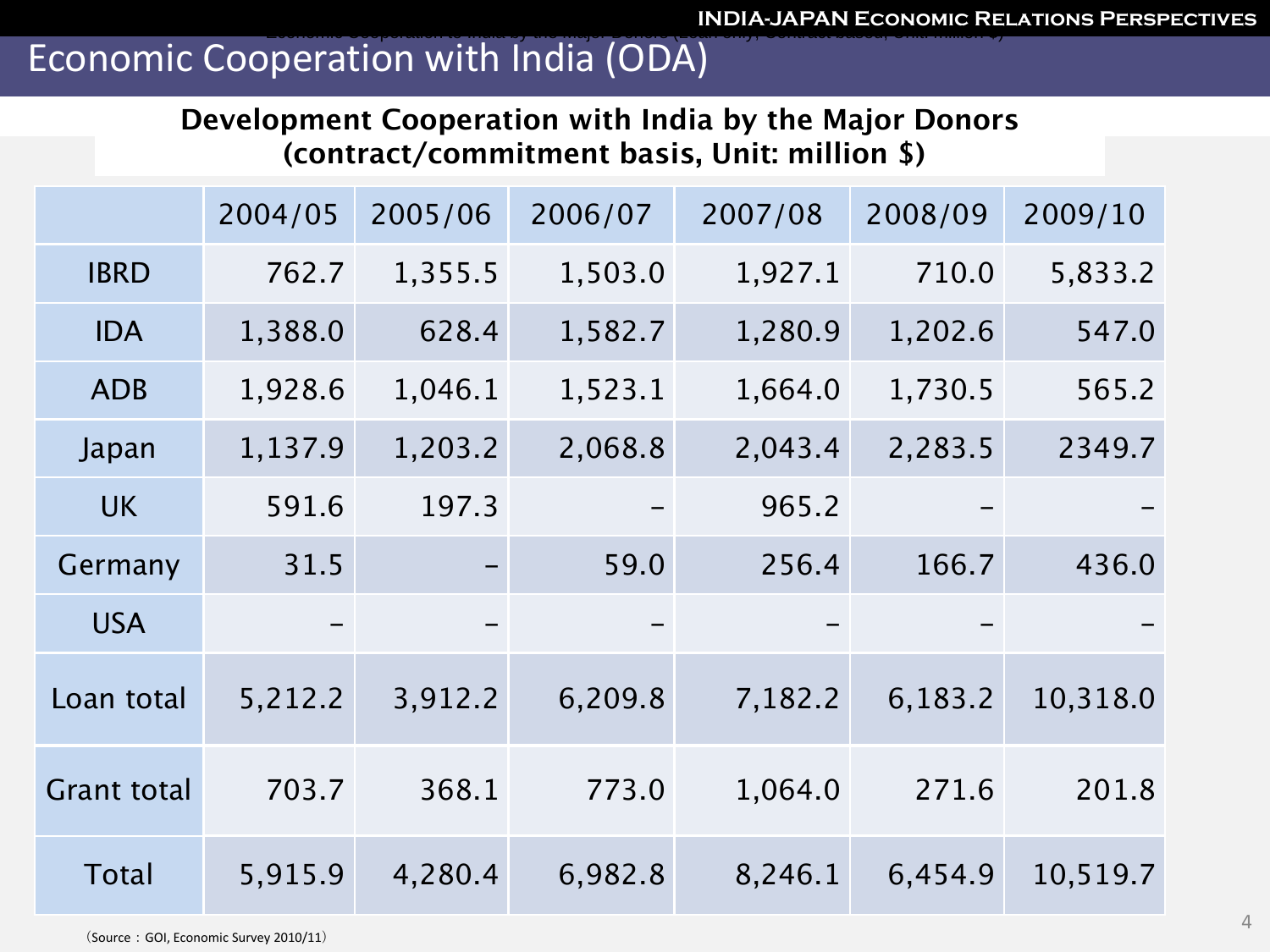### Economic Cooperation with India (ODA)

#### **Development Cooperation with India by Major Donors (disbursement-basis, Unit: million \$)**

|                    | 2004/05 | 2005/06 | 2006/07 | 2007/08 | 2008/09 | 2009/10 |
|--------------------|---------|---------|---------|---------|---------|---------|
| <b>IBRD</b>        | 853.6   | 941.2   | 1,038.0 | 1,100.0 | 808.1   | 1,661.2 |
| <b>IDA</b>         | 1,060.9 | 1,200.0 | 998.9   | 815.3   | 1,024.8 | 1,236.9 |
| <b>ADB</b>         | 4,902.3 | 601.0   | 1,024.3 | 1,244.2 | 1,441.3 | 1,468.6 |
| Japan              | 680.9   | 615.1   | 505.4   | 866.7   | 1,160.5 | 1,455.3 |
| <b>UK</b>          | 345.3   | 307.3   | 305.8   | 398.5   | 338.5   | 289.0   |
| Germany            | 29.1    | 42.9    | 91.3    | 611     | 186.7   | 125.3   |
| <b>USA</b>         | 22.8    | 11.8    | 10.3    | 16.0    | 11.3    | 3.1     |
| Loan total         | 3359.5  | 3607.0  | 3,918.0 | 4,280.5 | 4,769.3 | 6,130.5 |
| <b>Grant total</b> | 570.7   | 625.3   | 586.5   | 666.3   | 555.1   | 692.8   |
| <b>Total</b>       | 3,930.2 | 4,232.2 | 4,265.5 | 4,946.8 | 5,324.4 | 6,823.3 |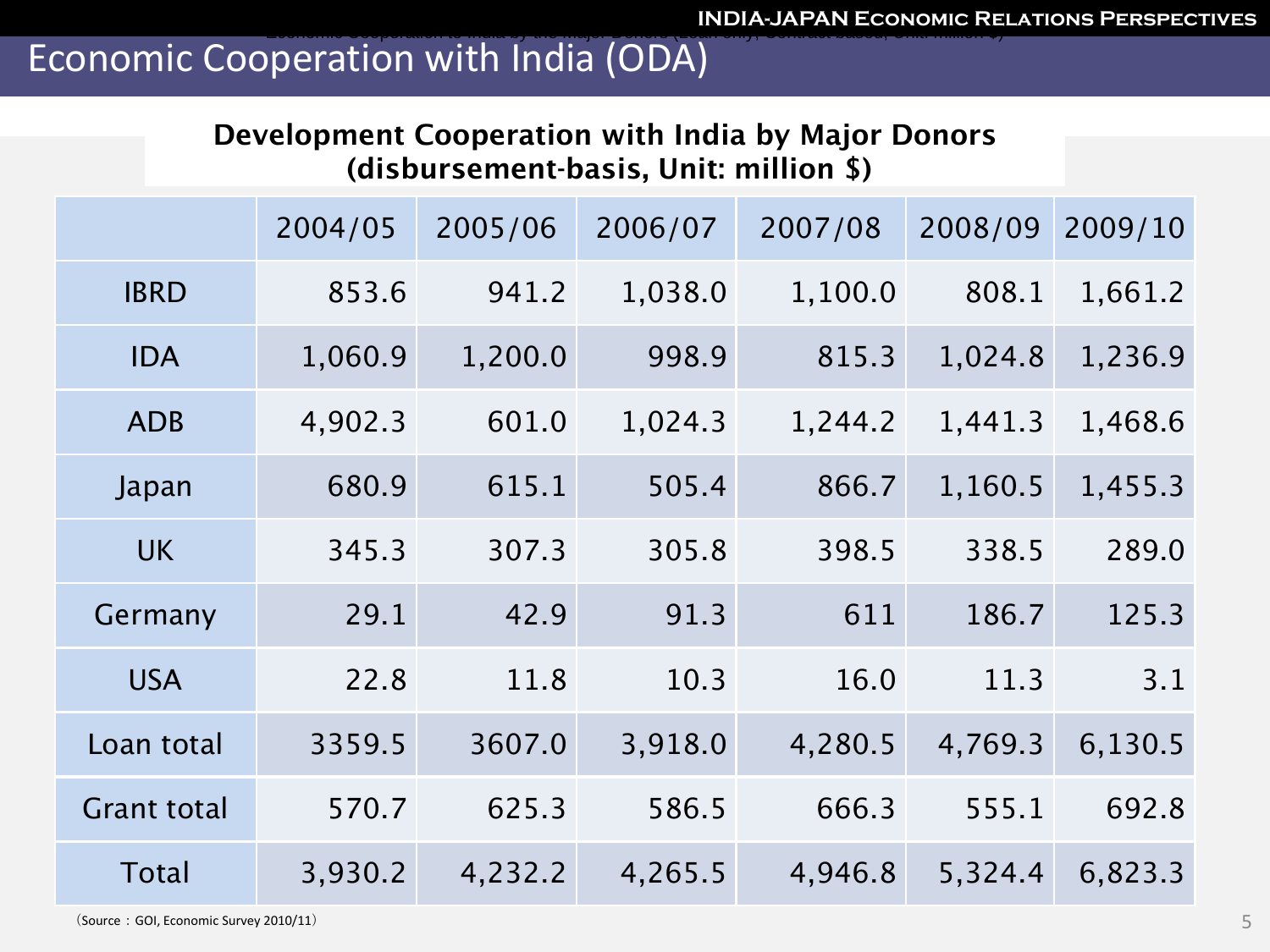## Japanese companies in India create **Employment** and are actively involved in **Social Activities**.



#### **Number of Japanese Companies**

 **At least 150,000 jobs created: especially in the manufacturing sector.**

 **CSR activities: more than Rs.476 million.**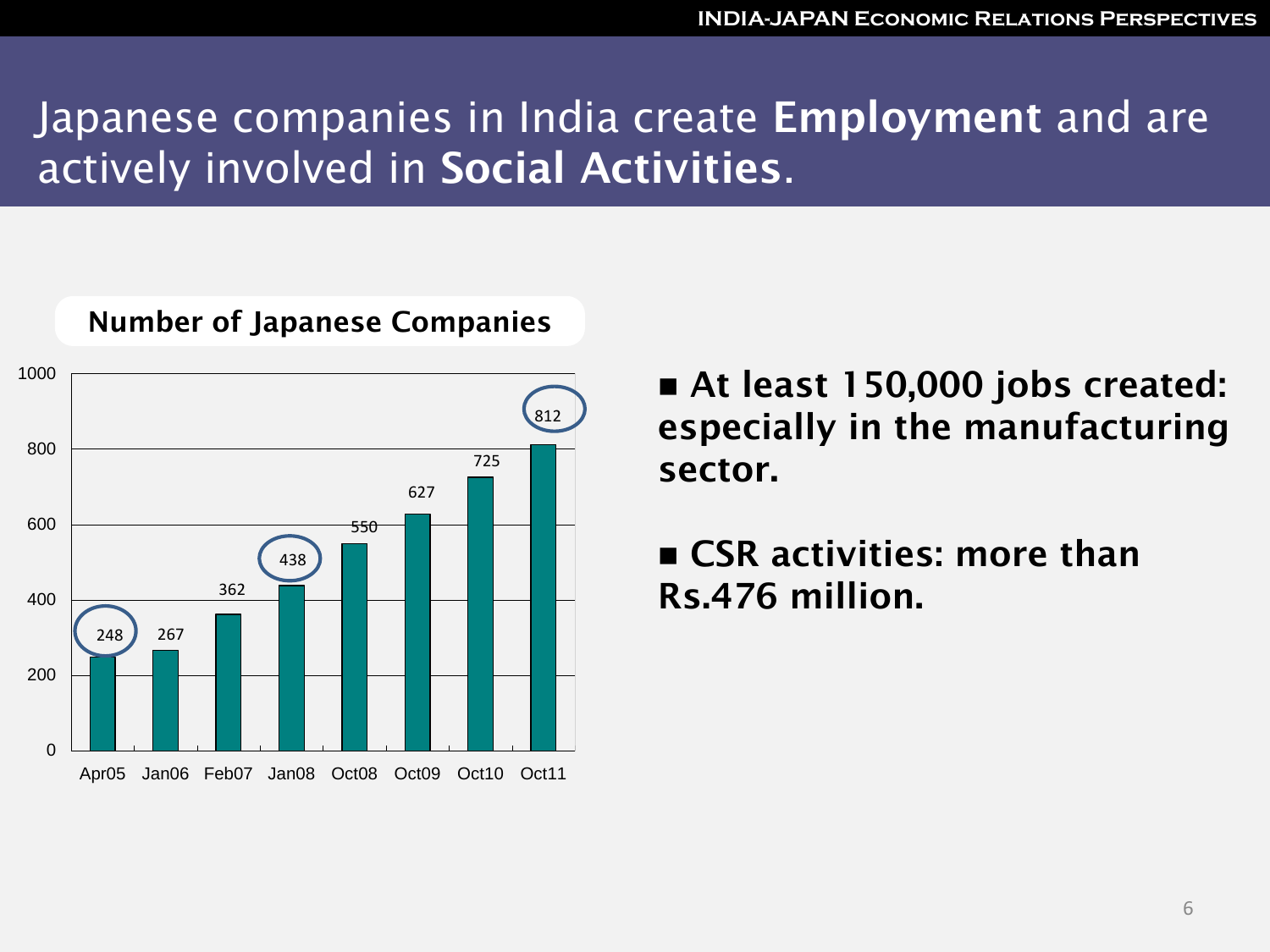# Japanese Companies see **MORE OPPORTUNITY in India**  than in any other country.

■ Examples of recent Japanese Investments into INDIA

|                                                   | (Millions of USD) |
|---------------------------------------------------|-------------------|
| <b>MARUTI SUZUKI</b> (Auto)                       | 2,857             |
| HONDA (Auto)                                      | 828               |
| <b>NISSAN</b> (Auto)                              | 1,571             |
| TOYOTA (Auto)                                     | 971               |
| <b>MITSUBISHI CHEMICAL</b> (Chemical)             | 607               |
| <b>DAIICHI SANKYO</b> (Pharmaceutical<br>company) | 5,285             |
| <b>NTT DOCOMO</b> (Telecommunication)             | 3,771             |
| <b>PANASONIC</b> (Electrics)                      | 428               |
| <b>SUMITOMO METAL INDUSTRIES (Steel)</b>          | 4,285             |
| <b>JFE STEEL CORPORATION (Steel)</b>              | 1,285             |

(Source: Ministry of Economy, Trade and Industry, Japan )

### **Survey on Overseas Business** Operations of Japanese Manufacturers

Question: which country has the greatest potential for business expansion in the long term?

| <b>Ranking</b>          | <b>Country/Economy</b> |  |  |
|-------------------------|------------------------|--|--|
| $\overline{\mathsf{I}}$ | <b>INDIA</b>           |  |  |
| $\overline{2}$          | <b>CHINA</b>           |  |  |
| 3                       | <b>Brazil</b>          |  |  |
| 4                       | Indonesia              |  |  |
| 5                       | <b>Viet Nam</b>        |  |  |
| 6                       | Thailand               |  |  |
| 7                       | <b>Russia</b>          |  |  |
| 8                       | US                     |  |  |

(Source: JBIC)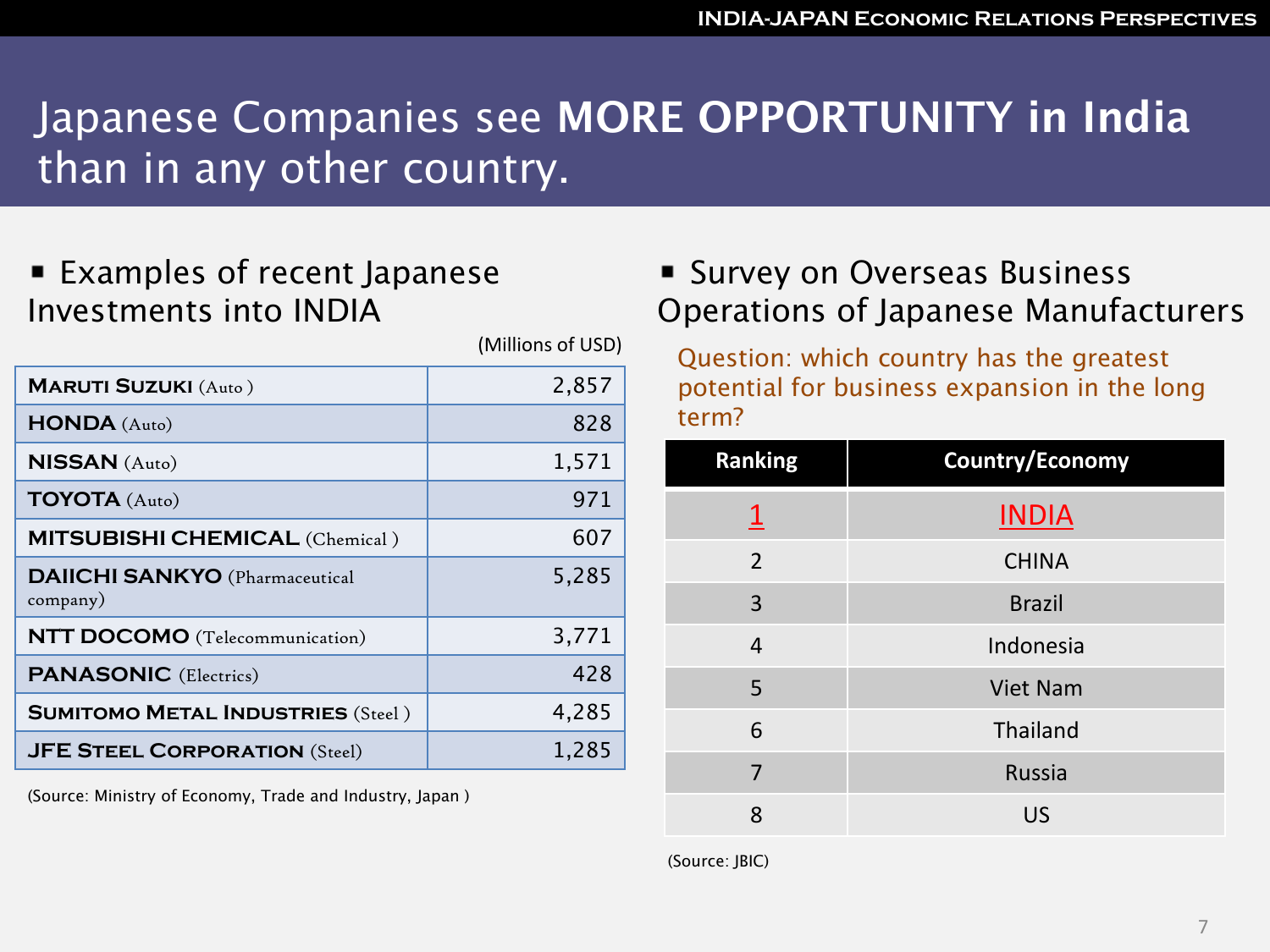### Private-sector led Indian economy: potential

|                                       | <b>India</b> | <b>Indonesia</b> | <b>Vietnam</b> | <b>China</b> | <b>Brazil</b> | <b>Japan</b> |
|---------------------------------------|--------------|------------------|----------------|--------------|---------------|--------------|
| population                            | 1,216        | 234              | 88             | 1,341        | 193           | 128          |
| <b>GDP</b>                            | 1,603        | 823              | 119            | 6,516        | 2,422         | 5,822        |
| GDP/capita                            | 1,371        | 2,974            | 1,174          | 4,382        | 10,816        | 42,783       |
| Growth (real<br>GDP)                  | 8.8          | 6.3              | 6.8            | 9.5          | 4.1           | 1.4          |
| trade/GDP                             | 29.9         | 39.1             | 130.7          | 44.3         | 18.0          | 22.3         |
| BoP/GDP                               | $-2.9$       | 0.8              | $-3.3$         | 4.7          | $-2.0$        | 3.3          |
| FDI/GDP                               | 1.6          | 1.6              | 7.0            | 1.6          | 2.0           | 0.0          |
| Credit to<br>commercial<br>sector/GDP | 46.8         | 27.6             | 112.7          | 127.3        | 54.0          | 171.0        |
| Private<br>consumption/GDP            | 57.2         | 56.7             | 66.5           | 35.5         | 60.6          | 60.6         |
| Government<br>consuption/GDP          | 11.2         | 9.1              | 6.3            | 13.0         | 21.2          | 21.2         |

(IMF, WEOD 2011)

8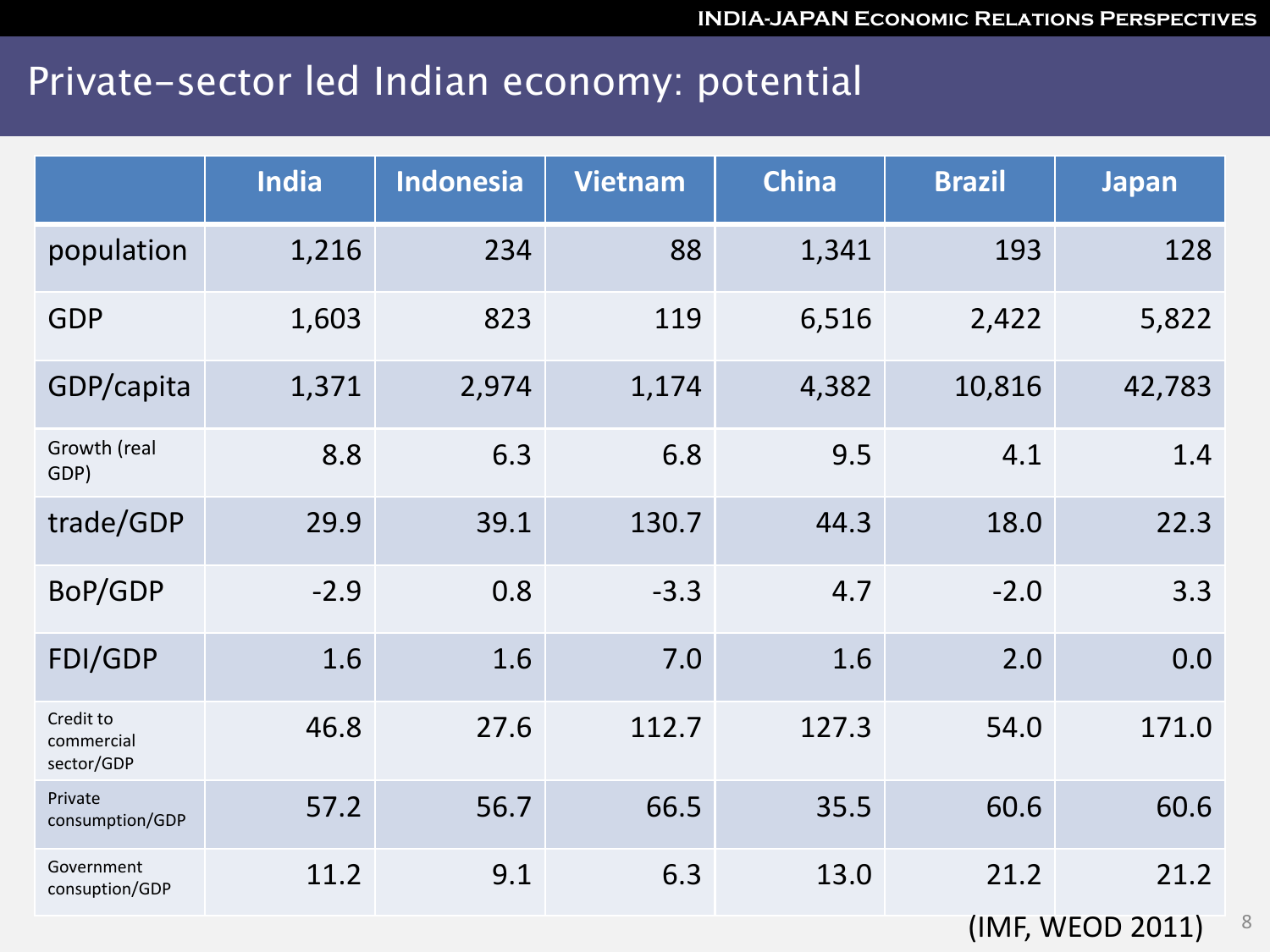# Complementarity of Interests and synergies

### **WHAT INDIA NEEDS**

#### Manufacturing Sector

*' Increase the share of manufacturing in GDP from 16% to 25% and create 100 million additional jobs by 2022. '*

(National Manufacturing Policy, Jun 08, 2011 )

### **WHAT JAPAN CAN OFFER**

- …experience, technology and finance
	- Expertise and technology in such areas as steel, electronics, auto, pharma…

(Source: JETRO)

- Human resource development
- Finance

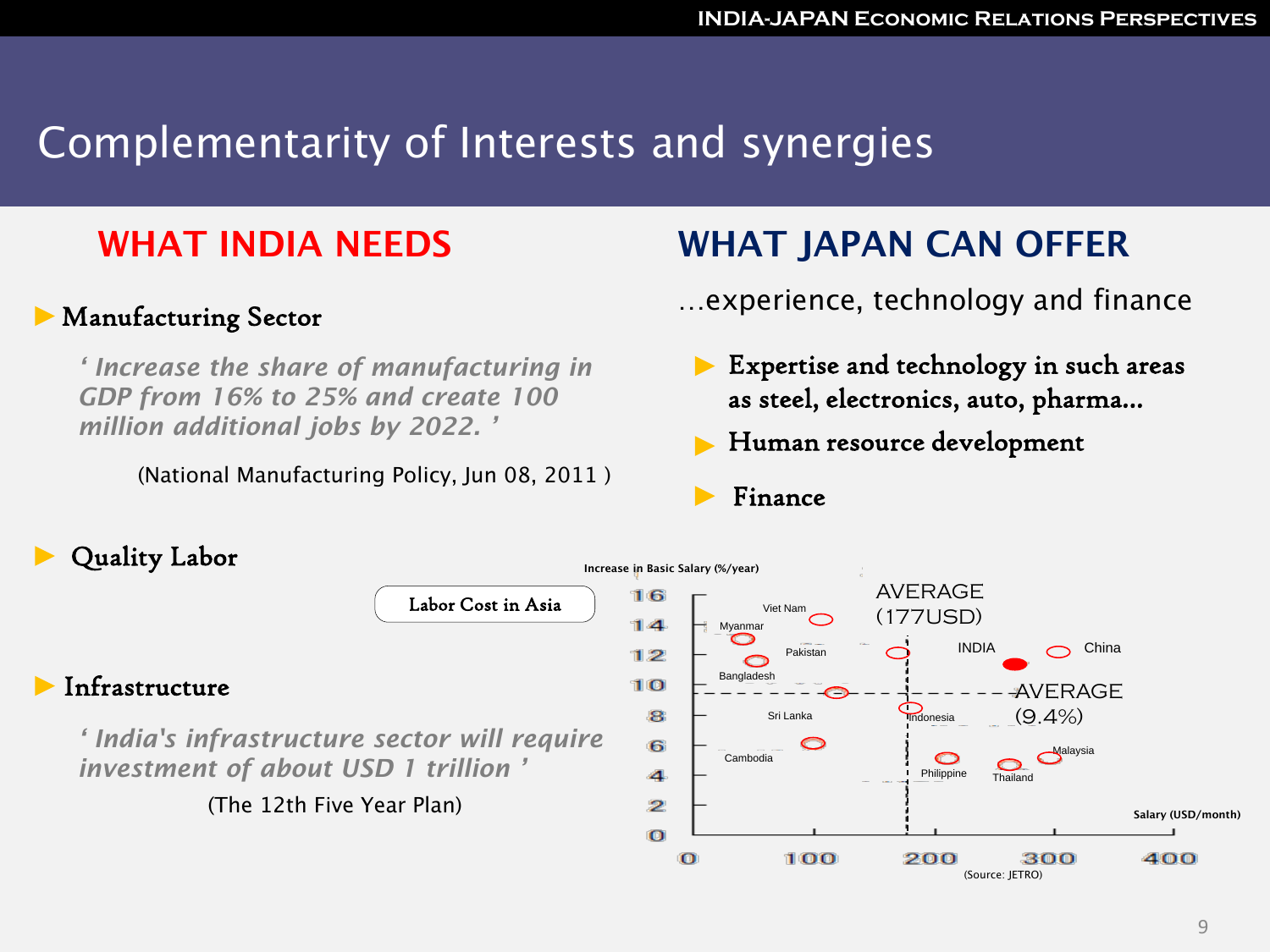Strength and Advantages of **INDIA (…**as a business partner and destination of Japanese investment)

- Democratic political process
- No bilateral uncertainties and irritants
- **E** Affinity towards Japan at the popular level
- Contract and English as basic tools of business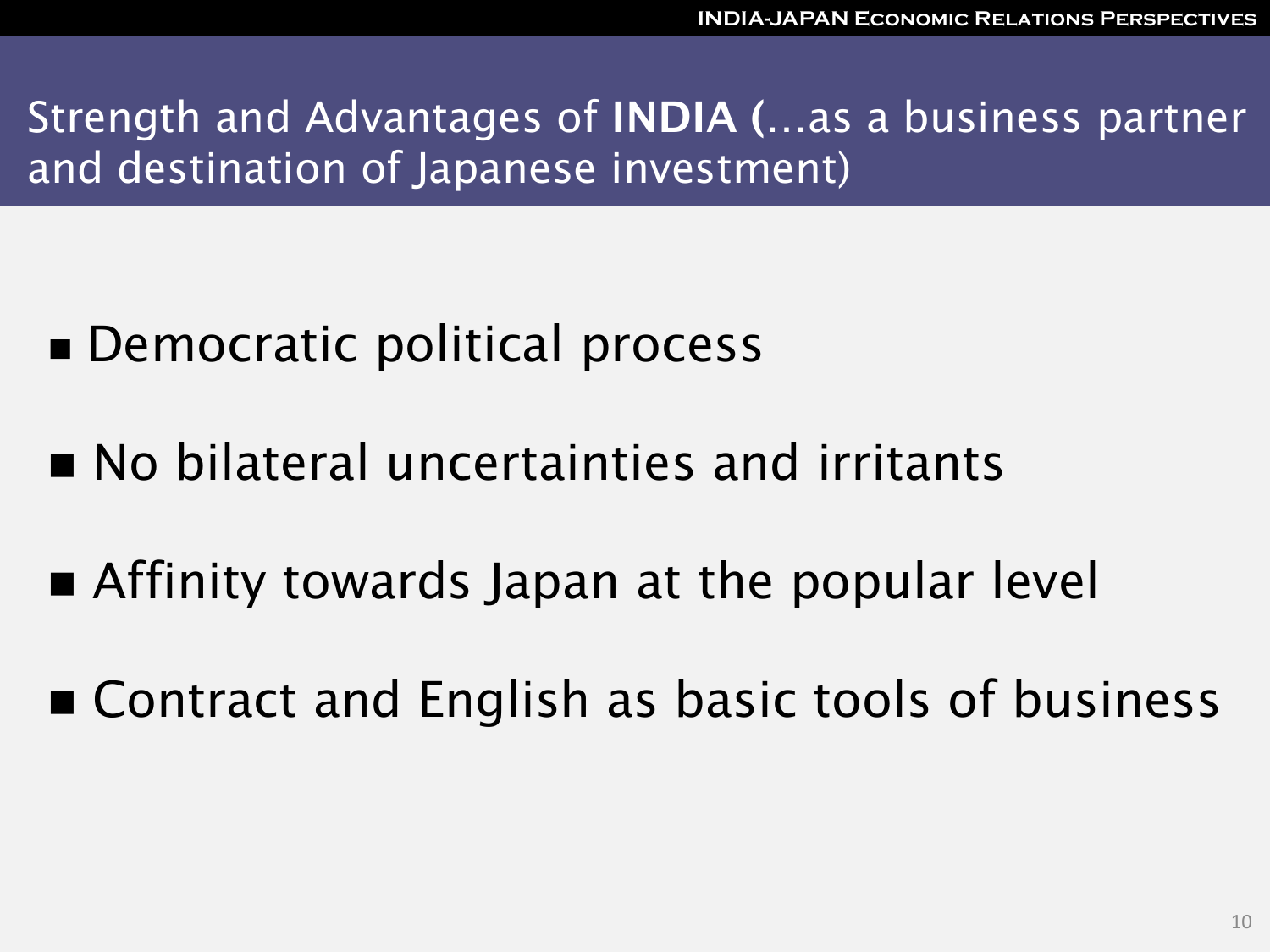## Weaknesses and Disadvantages

- Institutional Transparency
- **Finance**
- **Administrative Clearance** /Approval
- Land Acquisition
- Regional / State Divide  $0\%$



**Foreign Participation in Infrastructure PPP** 

(Source: PPP India Database 2011)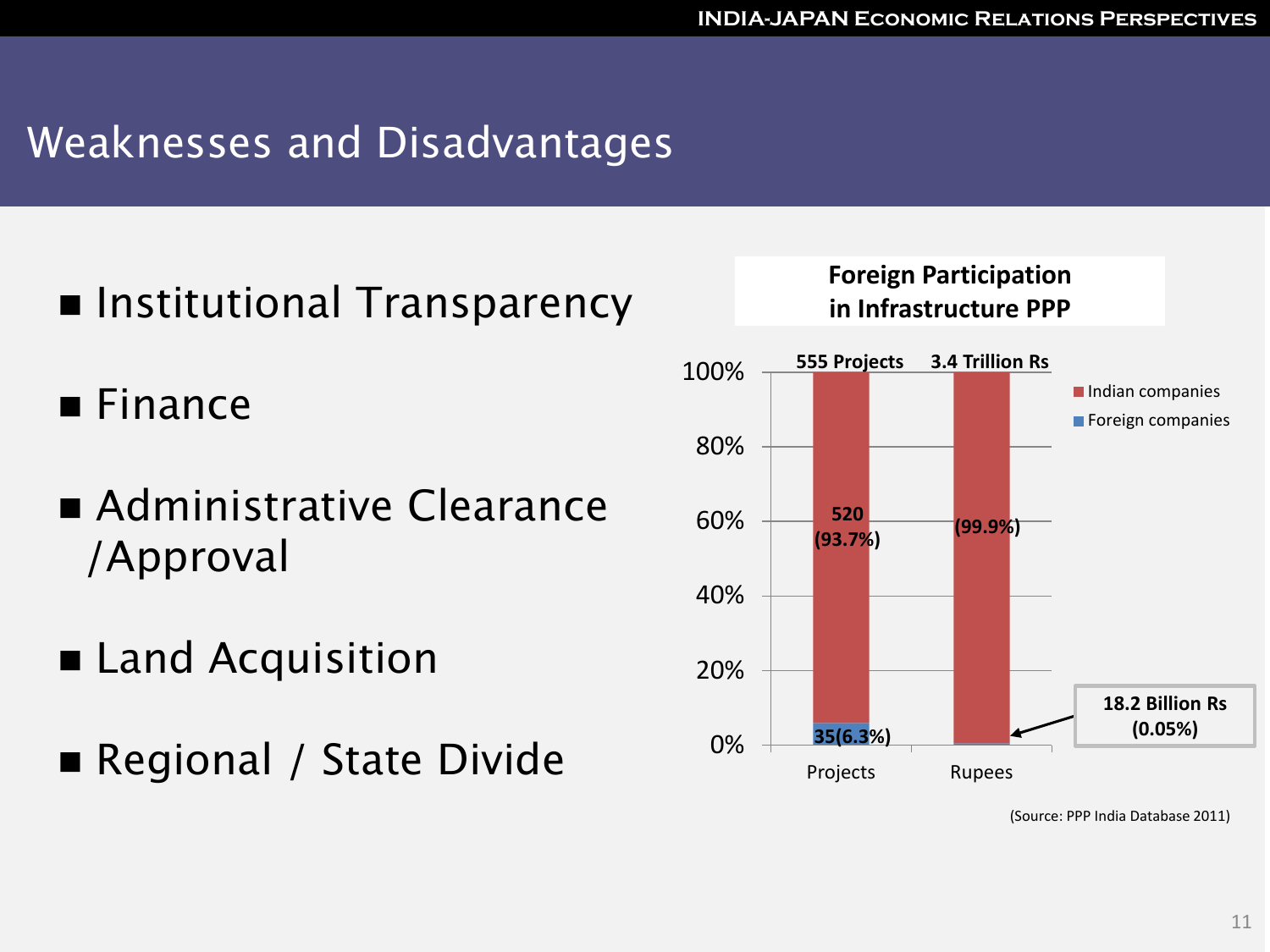### Challenges…what Japan needs to do

- Late comers...weak human network
- ICB…weak upstream involvement
- Infrastructure…weak negotiating power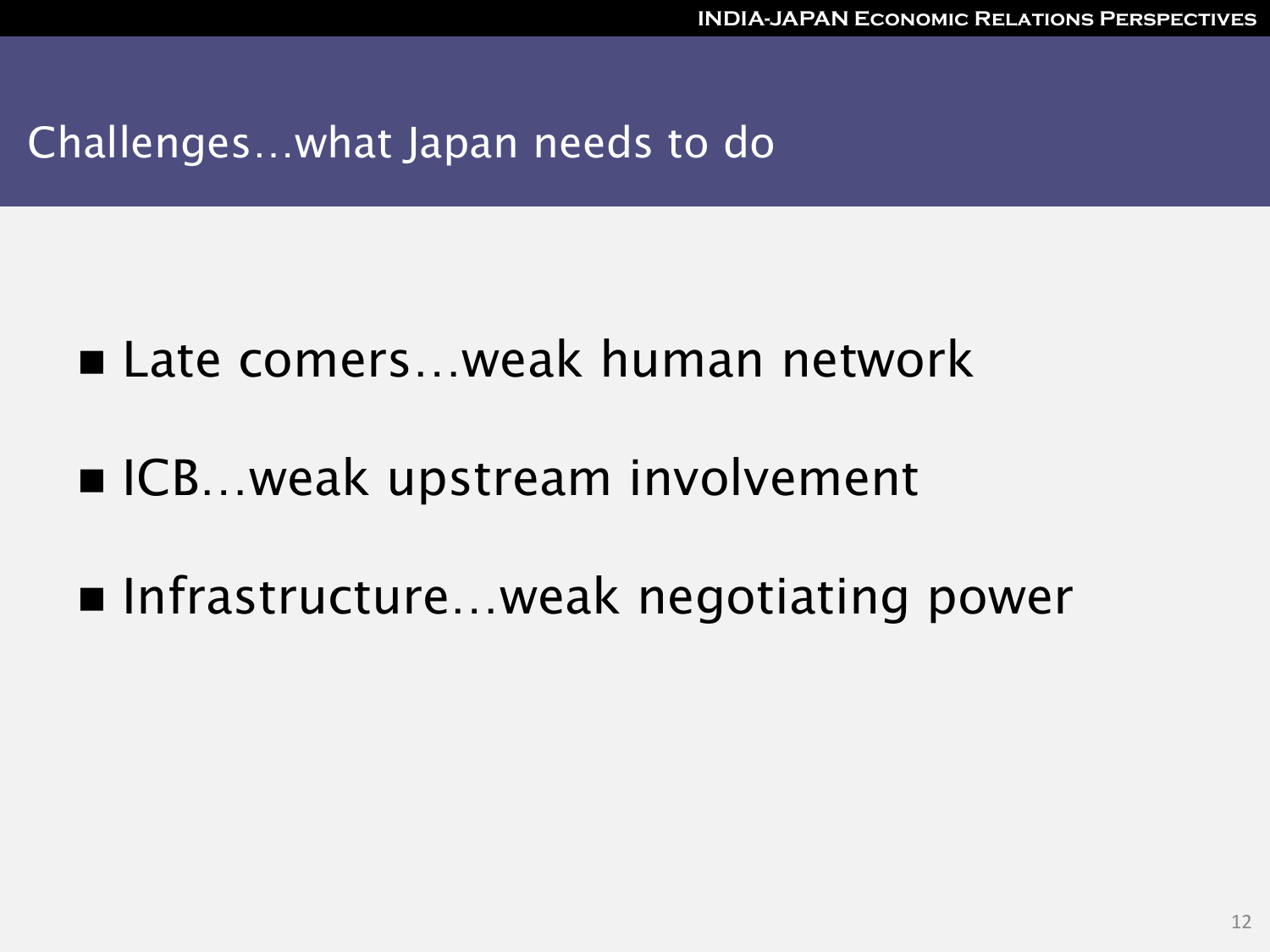### Hyderabad Outer Ring Road Project (ODA loan)

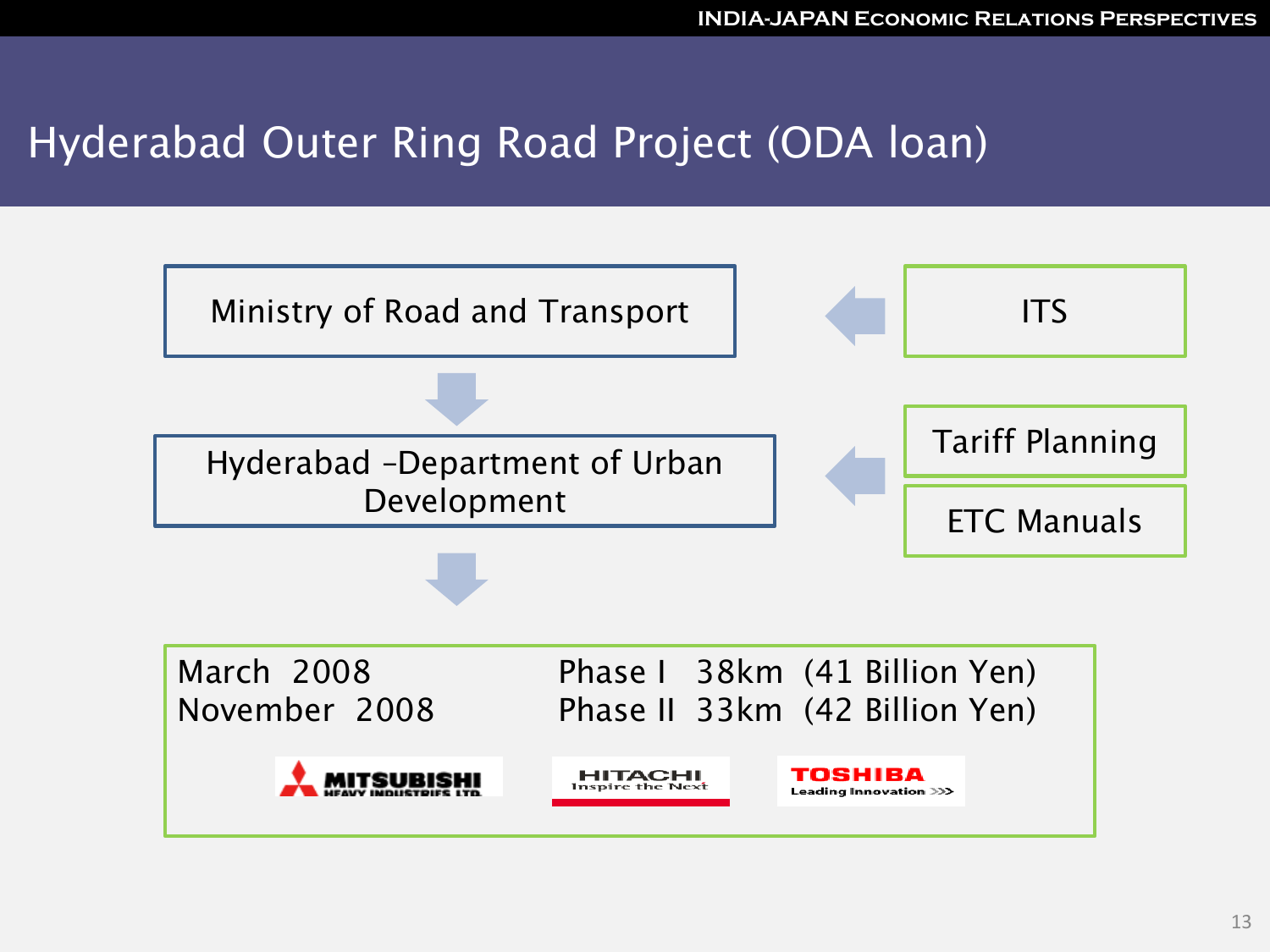## Japanese participation in metro projects in India

|                                        | <b>DELIH METRO</b><br>(Phasel)                                                   | <b>DELIH METRO</b><br>(Phase II)                                          | <b>BANGALOR</b><br><b>METRO</b>                                                                                 | <b>KOLKATA</b><br><b>METRO</b>       | <b>CHENNAI</b><br><b>METRO</b> |
|----------------------------------------|----------------------------------------------------------------------------------|---------------------------------------------------------------------------|-----------------------------------------------------------------------------------------------------------------|--------------------------------------|--------------------------------|
| <b>CIVIL</b><br><b>ENGENEERING</b>     | <b>Kumagai Gumi</b><br><b>Shimizu Corp.</b>                                      | <b>Shimizu Corp.</b>                                                      |                                                                                                                 |                                      |                                |
| <b>ROLLING</b><br><b>STOCK</b>         | Mitsubishi Corp,<br>Mitsubishi Electric<br>Hyundai-Rotem(KR),<br><b>BEML(IN)</b> | Mitsubishi Corp.<br>Mitsubishi Electric<br>Hyundai-Rotem(KR),<br>BEML(IN) | <b>Mitsubishi</b><br>Corp.<br><b>Mitsubishi</b><br><b>Electric</b><br>Hyundai-<br>Rotem(KR),<br><b>BEML(IN)</b> | (Under<br><b>Bidding</b><br>Process) | Alstom (FR),                   |
| <b>SIGNAL</b><br><b>SYSTEM</b>         | <b>Sumitomo Corp.</b><br>Alstom (FR)<br>Alstom (IN)                              | <b>Sumitomo Corp.</b><br>Alstom (FR)<br>Alstom (IN)                       | <b>Sumitomo Corp.</b><br>Alstom (FR)<br>Alstom (IN)<br>Thales(POR)                                              | Ansaldo<br>(IT)                      | <b>Siemens</b><br>(GR)         |
| <b>AUTOMATED</b><br><b>TICKET GATE</b> | Thales(FR)                                                                       | Thales (FR)                                                               | Samsung (KR)<br>Kalindee Rail<br>Nirman (IN)                                                                    | (Under<br><b>Bidding</b><br>Process) | <b>Nippon</b><br><b>Signal</b> |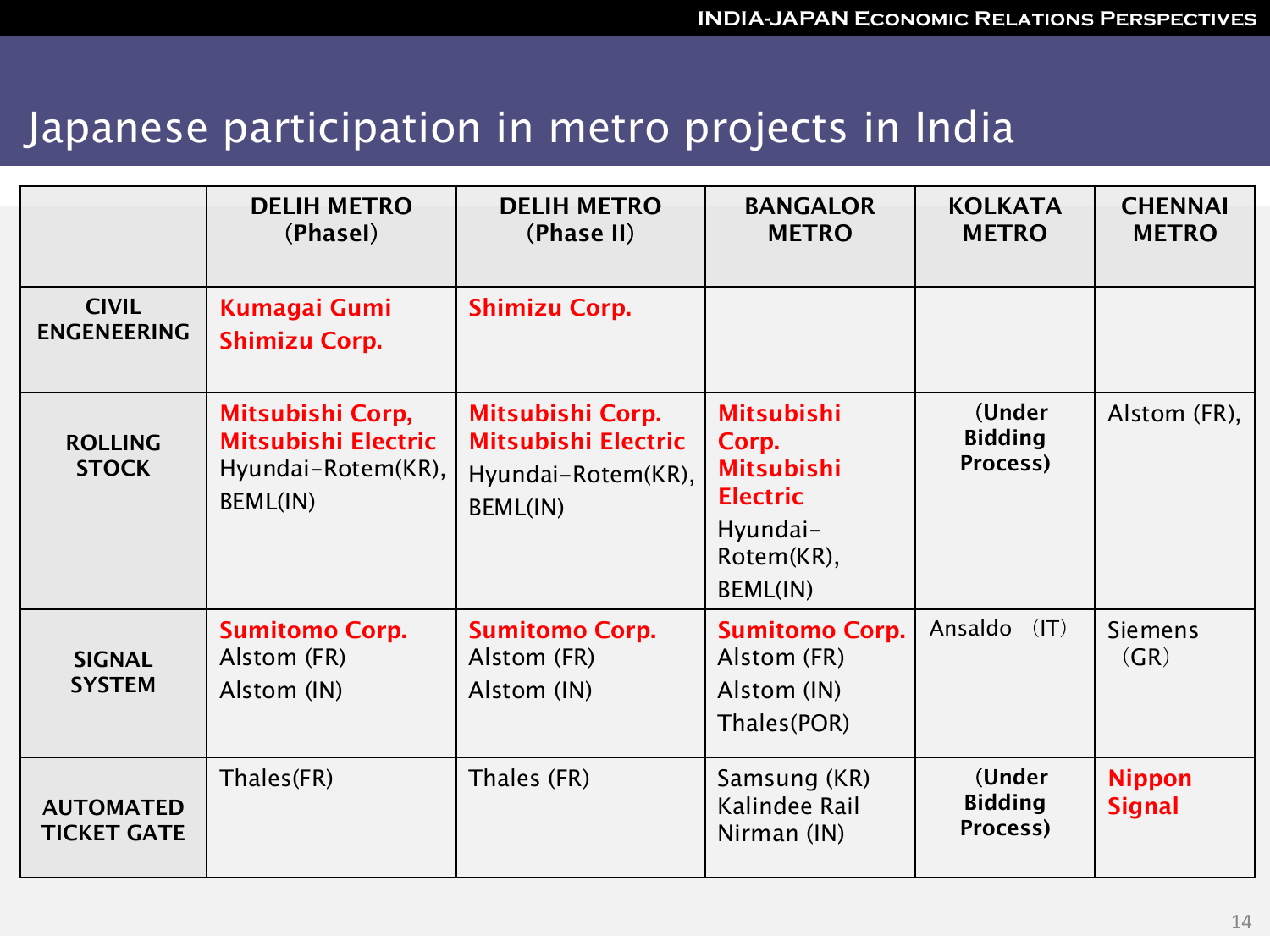# JICA-Visionary Leaders for Manufacturing Project (VLFM)

### **1. Core concept**

- Create visionary leaders skilled to transform Indian manufacturing
- senior and middle managers
- Japanese manufacturing management: from concept creation of new product

to after sales service



#### **3. Application to business: development of "Chotucool"**

◆ VLFM graduate of Godrej & Boyce Mfg Co Ltd Invention of a totally new type of fridge ◆ small and affordable cooler that works on battery, inverter, solar power; good for daily consuming food…example of BOP business

### **2. Key features**

National integrated human resource development programme

Government-Industry-Academia collaboration

◆ Created over 400 visionary leaders; many job offers from industry





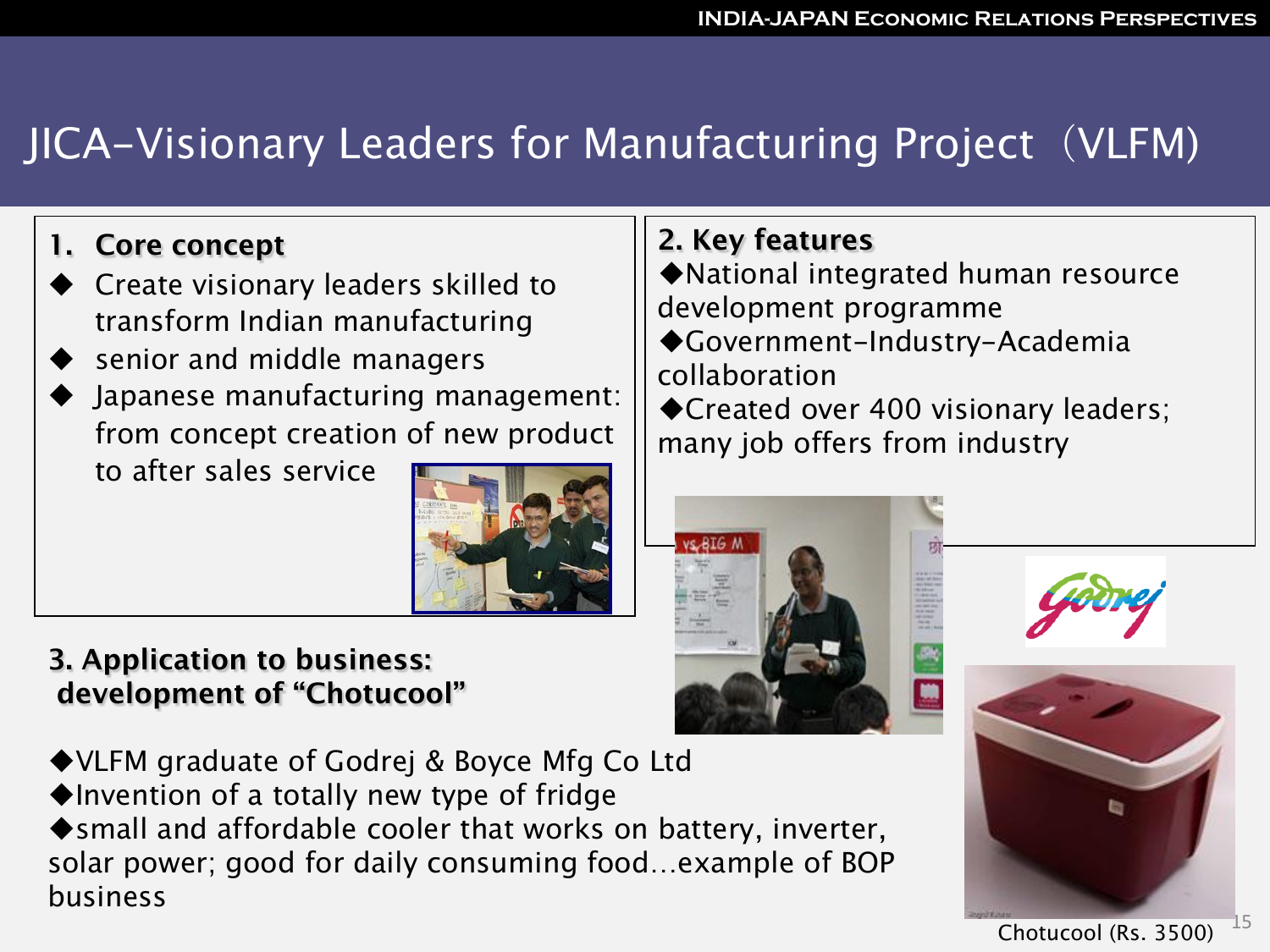INDIA and JAPAN should embrace wider regional and global markets by developing a greater **Supply-Chain** and **Production Network**.